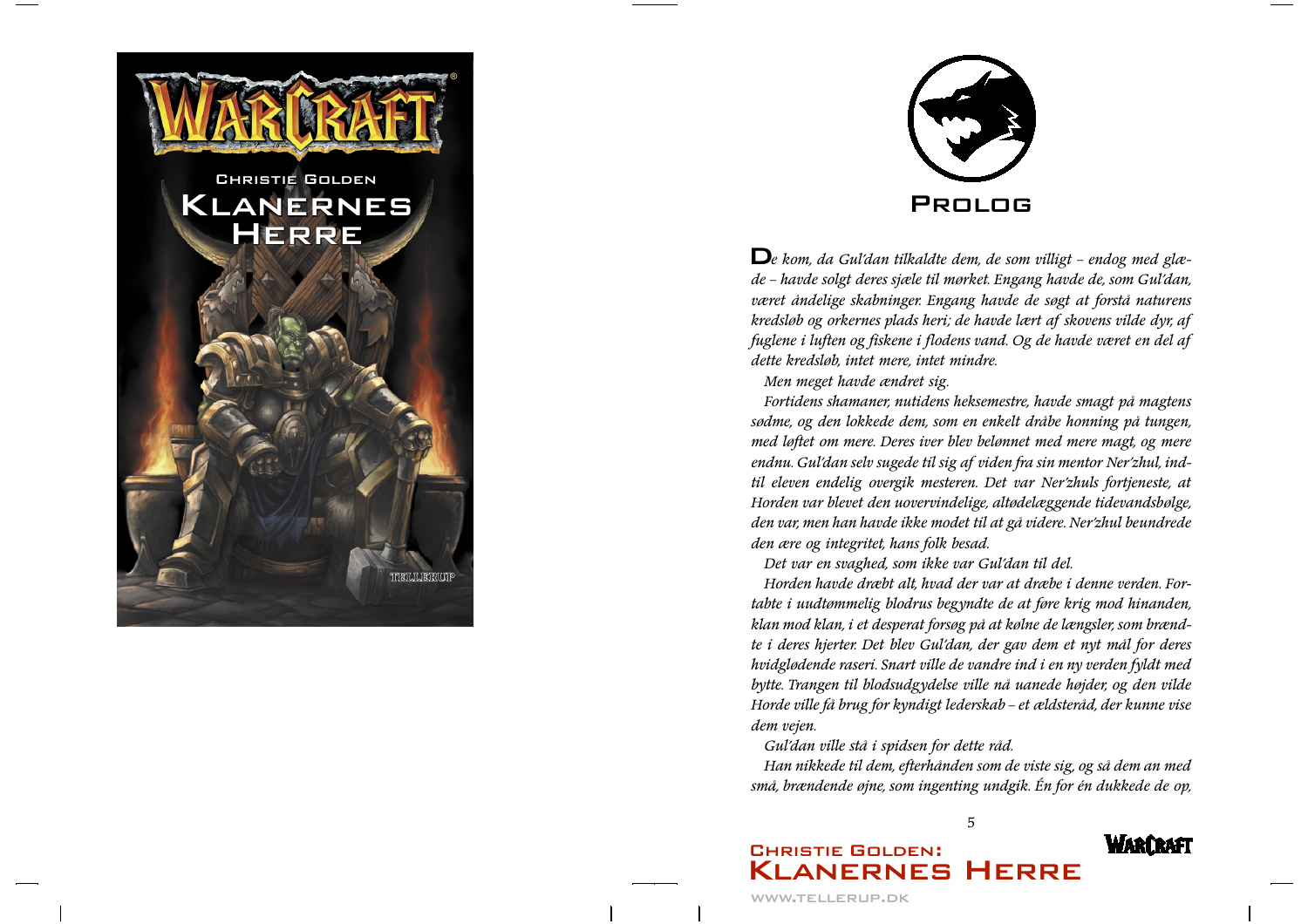som tjenstvillige tamdyr for at følge deres herre og mester. For at følge ham.

De tog plads omkring bordet, de mest frygtede, agtede og afskyede i alle klanerne. Nogle så forfærdelige ud; de havde indsigt i forbudte mysterier, og havde betalt dyrt for denne indsigt. Andre var imponerende at skue, med glat, grøn hud, der sad stramt over svulmende muskler; sådan havde de ønsket det, da de indgik deres pagt med mørkets kræfter.

Men ingen af dem var lige så skånselsløse som Gul'dan.

"Vi, som er samlet her," begyndte han med sin raspende stemme, "er de mægtigste i vore klaner. Vi kender til magten. Vi ved, hvordan man tager den, hvordan man bruger den, og hvordan man får mere af den. Der er andre, som taler imod os. Én klan ønsker sig tilbage til sine rødder; en anden er træt af at dræbe forsvarsløse børn." Hans tykke, grønne læber fortrak sig i en snerrende grimasse. "Sådan går det, når orker bliver bløde."

"Men, Øverste," sagde én af heksemestrene, "vi har udslettet Draeneifolket. Hvad er der tilbage at dræbe i denne verden?"

Gul'dan smilede, og smilet blottede hans store, skarpe tænder. "Intet," sagde han. "Men der findes andre verdener."

Han forklarede dem sin plan, svælgende i den tørst efter magt, som tændtes i deres røde øjne. Dette hér var det helt rigtige. Dette ville blive den farligste sammenslutning af orker nogensinde, og som leder af sammenslutningen ville stå ingen ringere end Gul'dan.

"Vi vil spille den melodi, som Horden skal danse til," sagde han til slut. "Vi er alle orker, der bliver hørt, når vi taler. Men racens stolthed tvinger os til at være forsigtige. Lad hver ork tro, at han svinger sin stridsøkse af egen fri vilje, og ikke på vort bud. Vi vil forblive skjult. Vi vil vandre i skyggerne, og vor magt vil bestå, så meget desto mere fordi den er usynlig. Vi vil være Skyggernes Råd, og ingen skal vide, hvem der i sandhed bestemmer."

Men snart skulle den dag komme, hvor nogen ville opdage Rådets hemmelighed.

# **WOWZONEDK**



Selv de vilde dyr må fryse på en nat som denne, sagde Durotan til sig selv. Han rakte fraværende ud mod ulven ved sin side, og kløede Sharptooth bag det ene, hvidpelsede øre. Dyret brummede tilfreds, og smøg sig tættere ind mod sin herre. Sammen stod ulv og orkhøvding i indgangen til Durotans hule, og stirrede ud i det tyste snevejr.

Engang havde også Durotan, høvding af Frostwolf-klanen, oplevet at blive kærtegnet af varmere himmelstrøg. Hans økse havde glimtet i solens stråler, og han havde måttet knibe øjnene sammen med det skarpe blink af sollys mod metal i sekunderne før skæret dulmedes af rødt menneskeblod. Dengang havde han været i pagt med hele sit folk, ikke blot sin egen klan. Side om side havde de gået deres sejrsgang, et grønt hav af død og ødelæggelse, der bølgede frem over bakketoppene for at opsluge de rædselsslagne mennesker. De havde festet sammen omkring enorme bål, som buldrede om kap med orkernes dybe latter, når de fortalte hinanden historier om kamp og ærefuld død, mens deres børn døsede hen ved bålenes gløder og drømte om at udgyde blod.

Nu var den håndfuld af orker, der udgjorde Frostwolf-klanen, fanget i Alteracbjergenes ensomme eksil. En gold og fremmedartet verden, hvor blæsten var skarp og kulden bidende. Her var de enorme, hvide ulve deres eneste allierede.

Målrettet tålmodighed, tillige med Drek'Thars overnaturlige kræfter, havde gjort det muligt for dem at tæmme de hvidpelsede bæster. Nu jagede orker og ulve sammen, og holdt hinanden varme i de lange, iskolde nætter.

Lyden af gråd trængte frem fra hulen og fik Durotan til at vende sig

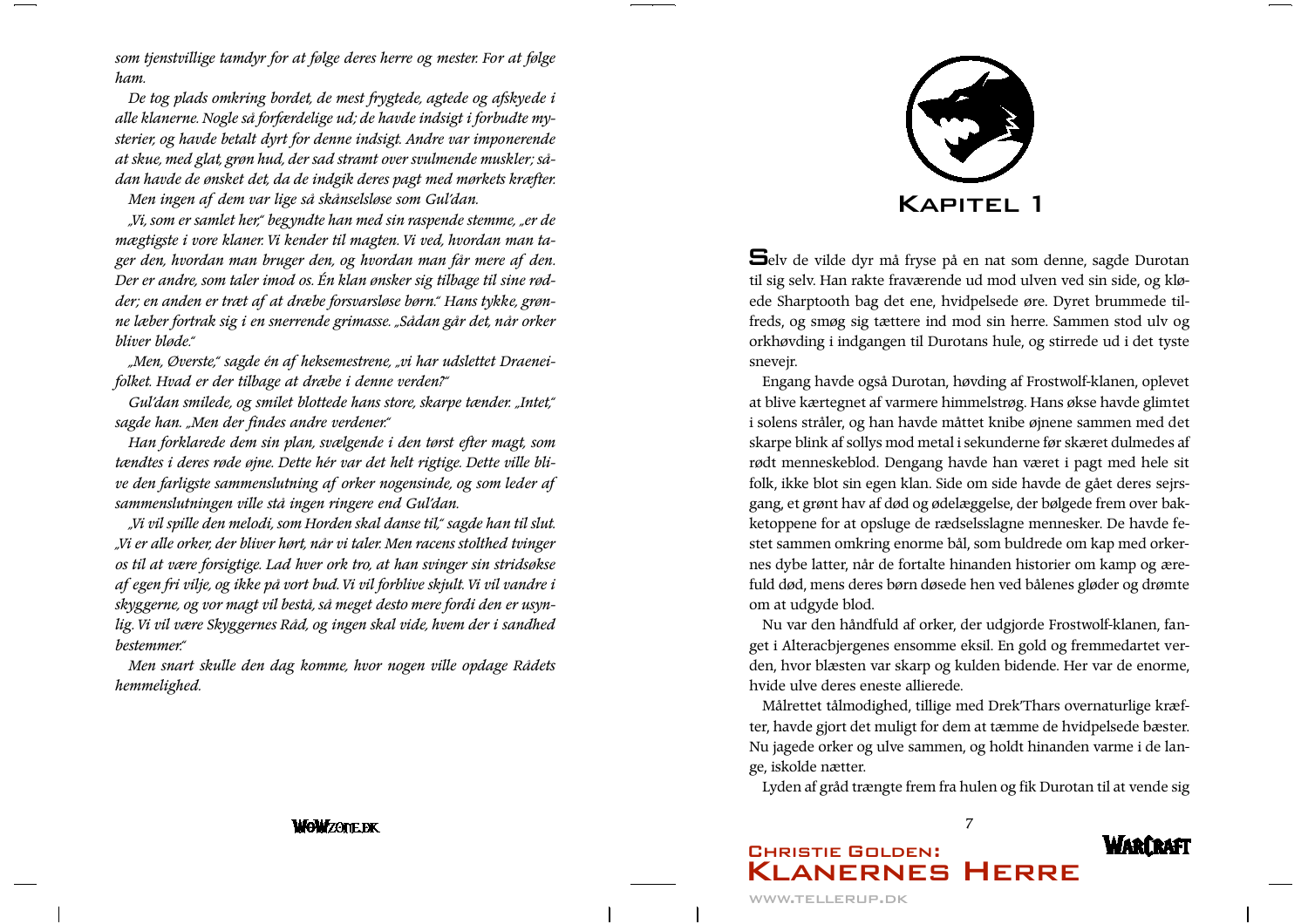om. Musklerne i hans barske ansigt, furet som det var af årelang vrede og bekymring, syntes at slappes en smule. Hans lille søn, navnløs indtil næste Navnedag, var ved at indtage føde.

Durotan rejste sig og efterlod Sharptooth stirrende ud i snevejret, mens han selv vandrede foroverbøjet ind i hulens inderste kammer. Draka havde afdækket sit ene bryst, så spædbarnet kunne tage næring til sig, men havde så holdt ham tilbage. Det var derfor, barnet havde klynket.

Mens Durotan så på, fremstrakte Draka sin ene pegefinger, og med en barberbladsskarp, sort negl, prikkede hun hul på sin brystvorte, før hun atter lod den spæde ork komme til. Ikke en eneste lille smertenstrækning kom over hendes beslutsomme, firskårne ansigt. Modermælk og moders blod – passende føde for den unge kriger, søn af Durotan, og fremtidig høvding af Frostwolf-klanen.

Durotans hjerte svulmede af kærlighed til sin mage, hans lige i snuhed og frygtløshed, og den velskabte søn, hun havde født ham.

I dette øjeblik blev han klar over, hvad der måtte ske, og erkendelsen lagde sig tungt om hans skuldre som et tæppe. Han satte sig, og sukkede dybt.

Draka så hen på ham med sammenknebne øjne. Hun kendte ham kun alt for godt. Han ønskede ikke at fortælle hende om sin pludselige beslutning, selv om han vidste i sit hjerte, at der kun var ét at gøre.

"Vi har et barn nu," sagde Durotan med sin dybe stemme, der rumlede frem af hans brede bryst.

"Ja," svarede Draka med stolthed i stemmen. "En prægtig søn, som vil lede Frostwolf-klanen, når hans far er død en krigers ædle død. Om mange år," tilføjede hun.

"Hans fremtid er mit ansvar," fortsatte Durotan.

Draka havde nu rettet sin fulde opmærksomhed mod ham. Hun var ufatteligt smuk i dette øjeblik, og han forsøgte at brænde dette billede fast i sin erindring. Lyset fra flammerne spillede over hendes grønne hud, lod skygger lege med hendes stærke træk, og fik hendes hugtænder til at glimte. Hun afbrød ham ikke, ventede blot på at han skulle fortsætte.

"Havde jeg ikke stået frem og talt imod Gul'dan, havde vor søn haft flere kammerater at vokse op med," sagde Durotan. "Havde jeg ikke talt imod Gul'dan, var vi stadig agtede medlemmer af Horden."

Draka hvæsede, hendes kraftige kæber skiltes, og tænderne blottedes i misfornøjelse.

"Du ville ikke have været den mage, jeg slog mig sammen med," buldrede hun. Spædbarnet løftede forskrækket hovedet fra det nærende bryst og så op på sin mor. Hvid mælk og rødt blod dryppede fra hans allerede fint fremskudte underkæbe.

Durotan af Frostwolf-klanen ville ikke blot have set til som en svækling, mens vort folk blev ført i døden som får. Du var nødt til at dele din viden, kære mage. Havde du tiet, havde du ikke været den høvding, du er."

Durotan nikkede. Han vidste, at hun talte sandt. "At vide, at Gul'dan ikke ejede kærlighed til vort folk, men blot udnyttede dem for at styrke sig selv ..."

Han tav, og huskede den sorg og rædsel – og det voldsomme raseri - der havde overvældet ham, da han fandt ud af sandheden om Skyggernes Råd og Gul'dans dobbeltspil. Han havde forsøgt at overbevise de andre om den fare, de alle stod overfor. De var blevet brugt som brikker i et spil til at udrydde Draeneifolket. Drevet gennem Mørkets Port ind i en ny, intetanende verden - og det var ikke orkerne, der havde taget beslutningen, men Skyggernes Råd. Det hele var Gul'dans skyld, det hele var sket for at styrke Gul'dans position. Hvor mange orker mon var faldet dengang, i en kamp for noget så hult og tomt?

Han ledte efter ordene, så han kunne forklare sig for sin mage. "Jeg stod frem og talte, og vi blev forvist. Alle, som fulgte mig, blev forvist. Hvilken vanære"

"Vanæren er Gul'dans," sagde Draka vredt. Barnet var kommet sig over forskrækkelsen, og suttede nu igen. "Dit folk lever og er fri, Durotan. Bjergene er et barskt hjem, men vi har gjort isulvene til vore ledsagere. Vi har rigeligt af frisk kød, selv midt om vinteren. Vi holder vore skikke i hævd, så godt som vi kan. Børnene vokser op i bålets skær, og vi fortæller dem om klanens gerninger."

"De fortjener bedre," sagde Durotan, og pegede med en skarp, flosset negl på sin suttende søn. "Han fortjener bedre. Vore vildledte brødre fortjener bedre. Og jeg skal sørge for, at de får det."

Han rejste sig, og rettede sig op i hele sin imponerende højde. Hans enorme skygge faldt over ork-hunnen og barnet. Drakas bedrøvede

 $\mathbf Q$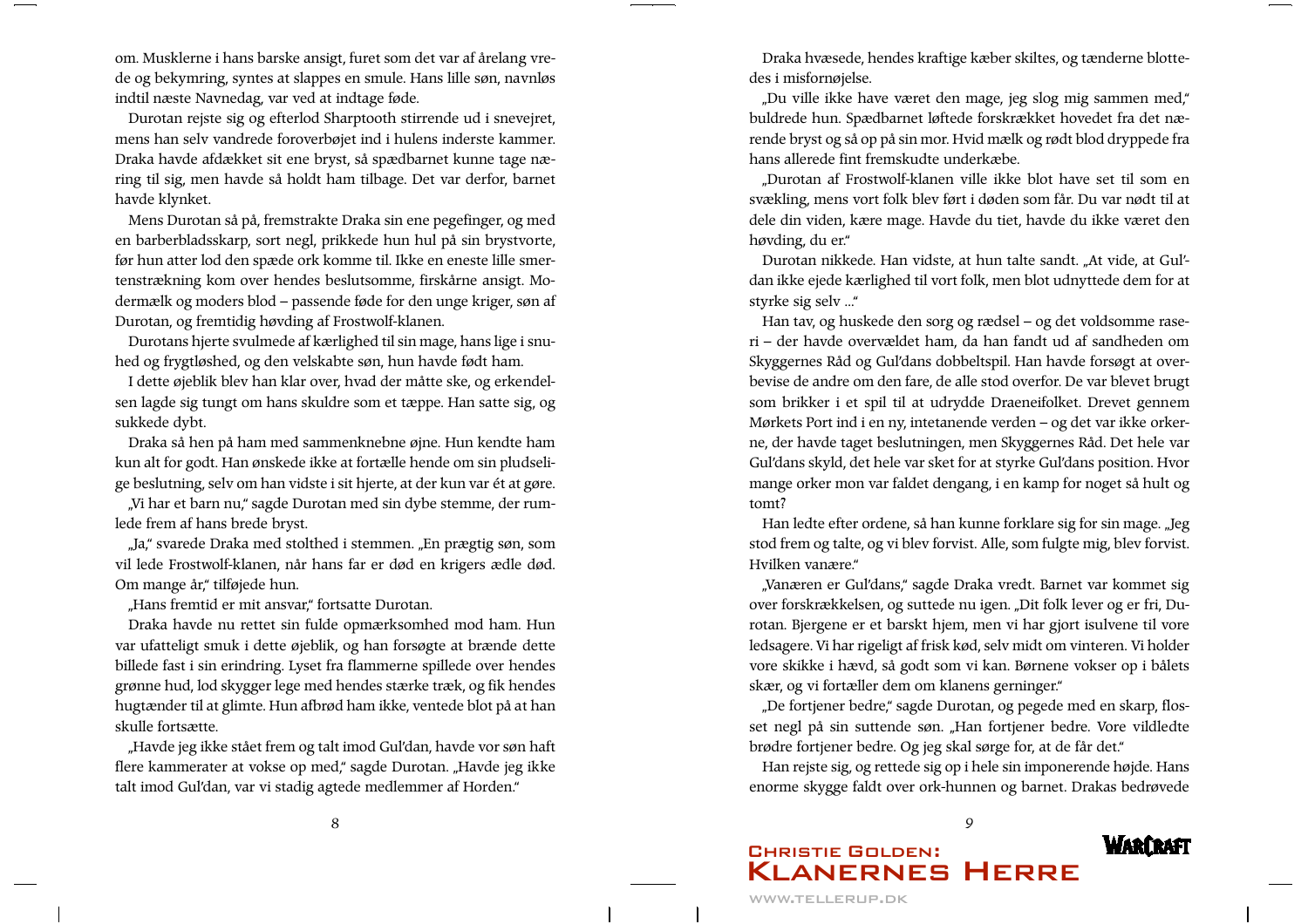udtryk afslørede, at hun allerede var klar over, hvad han ville sige, men ordene måtte ud. Kun sådan blev de til virkelighed - en ed, der ikke kunne brydes.

"Der var høvdinge, som lyttede til mig, selv om de tvivlede på mine ord. Jeg vil vende tilbage og opsøge dem. Jeg vil overbevise dem om at jeg taler sandt, og så vil de sammenkalde deres klaner. Vi skal ikke længere være Gul'dans slaver, glemte og faldne i en kamp, der kun tjener ham. Dette sværger jeg, Durotan, høvding af Frostwolfklanen!"

Han kastede hovedet bagover og åbnede sit spidstandede gab næsten umuligt højt op, og et gjaldende brøl trængte sig frem fra hans strube. Barnet begyndte at græde højt, og selv Draka vendte ansigtet bort. Det var Edsbrølet. Hele klanen ville høre det, selv gennem snevejret, der dæmpede alle lyde. Om få øjeblikke ville de stimle sammen foran hulen og forlange at få at vide, hvad der var på færde. Måske ville nogle af dem selv have eder at aflægge.

"Du skal ikke rejse alene, kære mage," sagde Draka, og hendes stemme syntes blød som sneen midt i ekkoet fra Durotans øredøvende Edsbrøl. "Vi tager med dig."

### "Dét forbyder jeg."

Så pludseligt, at det kom bag på selv Durotan, som burde have vidst bedre, var Draka på benene. Det grædende barn tumlede ned fra hendes skød. Hun knyttede næverne og rystede dem truende, og et hjerteslag senere følte den overraskede høvding et jag af smerte. Det varme blod piblede ned ad hans ansigt. Hun havde tilbagelagt hele hulens længde i ét spring, og havde flænget hans kind med sine negle.

"Jeg er Draka, datter af Kelkar, søn af Rhakish. Ingen skal forbyde mig at følge min mage, end ikke Durotan selv! Jeg vil tage med dig, jeg vil stå ved din side, og jeg vil dø hvis det kommer dertil. Ptøj!" Hun spyttede ham i ansigtet.

Som han stod dér, og tørrede blod og spyt af ansigtet, varmedes hans hjerte af kærlighed til denne hun. Han havde gjort det rette, da han valgte hende som ledsagerske, og som moder til sine sønner.

Havde lykken mon smilet mere til nogen anden ork-han i hele racens historie? Det forekom ham usandsynligt.

Selv om Orgrim Doomhammer risikerede eksil, hvis Gul'dan skulle få nys om, hvad der gik for sig, bød den store krigsherre alligevel Durotan og hans familie velkommen i sin lejr. Ulven så han dog på med nogen mistænksomhed, og dyret stirrede tilbage på samme måde. Alle lavere rangerende orker blev jaget ud af det grove telt, der var Doomhammers ly, og Durotan, Draka og deres endnu navnløse afkom blev gennet ind.

Doomhammer fandt natten en smule kølig, og han så til med nogen morskab, mens hans gæster afførte sig de fleste af deres klæder og brokkede sig mumlende over heden. Frostwolf-klanen, klukkede han for sig selv, er vel ikke vant til dette »varme vejr«.

Udenfor blev området overvåget af krigsherrens personlige livvagt. Gennem åbningen i teltet kunne Doomhammer se dem trænges om bålet, mens de strakte deres enorme, grønne hænder frem mod de dansende flammer. Over dem var nattehimlen mørk, og gennemtrængtes kun af spage stjerner. Durotan havde valgt en god nat til sit hemmelige besøg. Der var ingen stor risiko for, at det lille rejseselskab, bestående af en ork-han, hans mage og hans barn, ville blive opdaget og afsløret.

"Jeg beklager jeg bringer din klan i fare," sagde Durotan endelig.

Doomhammer gjorde en afvisende håndbevægelse. "Hvis Døden kommer efter os, vil han se vi opfører os ærefuldt."

Han bød dem at sætte sig, og rakte egenhændigt sin gamle ven en dryppende luns kød fra et frisk byttedyr. Durotan nikkede som tak, lod tænderne synke ned i det saftige kød, og reddede sig en stor luns. Draka gjorde det samme, og lod den lille sutte på sine blodige fingre.

"Et stærkt og flot drengebarn," bemærkede Doomhammer.

Durotan nikkede. "Han vil gøre sig godt som høvding for min klan. Men vi er ikke kommet denne lange vej for at lade dig beundre min søn."

"Du talte dulgte ord dengang for mange år siden," sagde Doomhammer.

"Jeg måtte beskytte min klan, og jeg fik ikke min mistanke bekræftet før Gul'dan sendte os bort," svarede Durotan. "Den hurtighed, hvormed straffen ramte os, gjorde det klart, at mine bange anelser måtte være sande. Men lyt nu, gamle ven, og døm selv."

Durotan begyndte sin beretning, hviskende, så vagterne ved bålet

**WARCRAFI**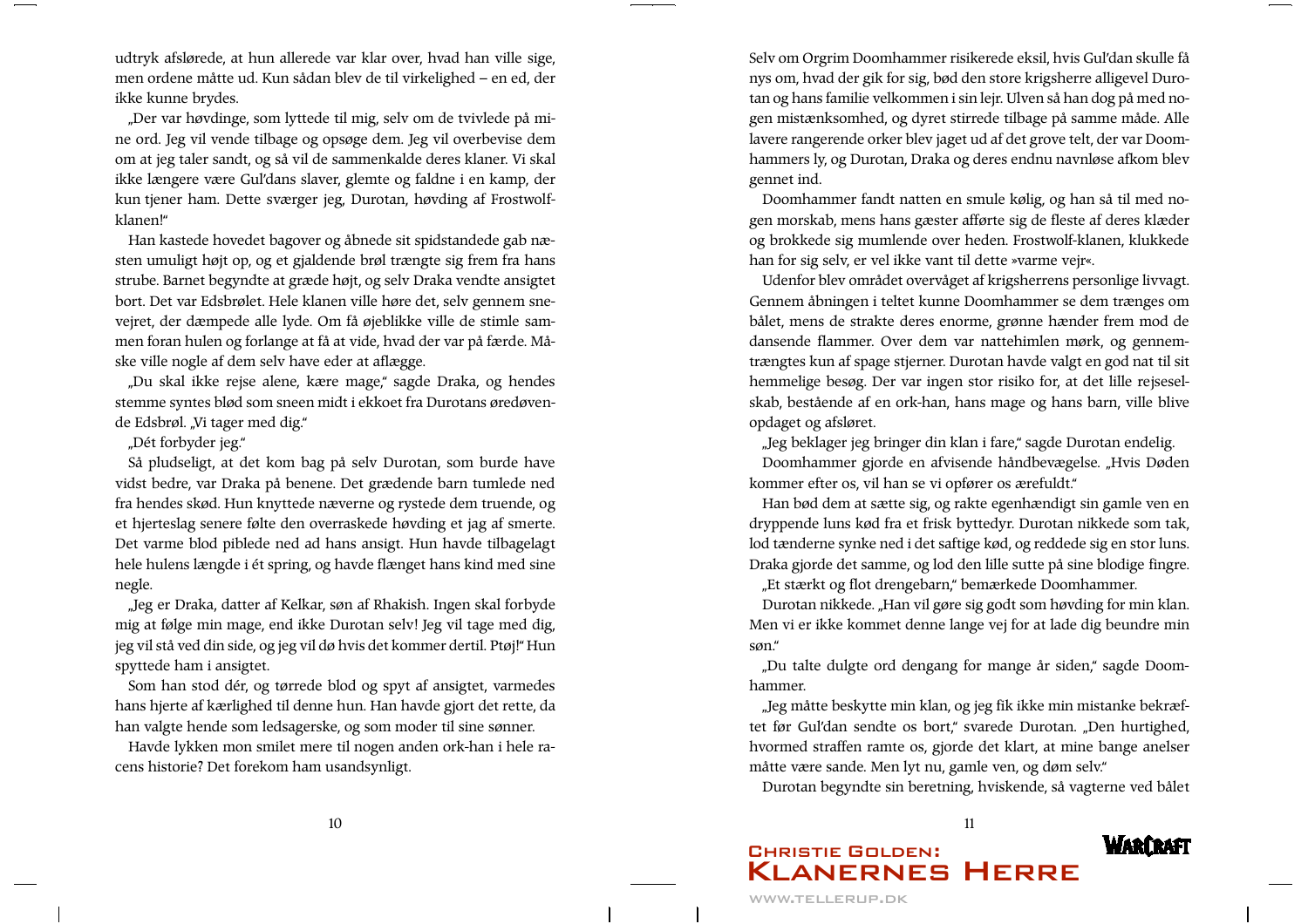udenfor ikke skulle høre ham. Han fortalte Doomhammer hele historien – pagten med dæmonfyrsten, de forbudte kræfter, der var kilden til Gul'dans magt, Rådets forræderiske rænkespil og orkernes forestående, æreløse endeligt som føde for underverdenens dæmoner. Doomhammer lyttede, og tvang sit ansigt i neutrale folder. Men inden i den enorme brystkasse hamrede hans hjerte, som det berygtede slagvåben, han havde yndet at svinge mod menneskenes tynde hovedskaller.

Kunne dette være sandt? Det lød som en tåbes fortælling. Dæmoner, forbudte pagter ... og dog var det Durotan, som sagde disse ord. Durotan, som var blandt de viseste, tapreste og ædleste høvdinge. Fra enhver anden ville Doomhammer have afskrevet denne historie som løgn eller vanvid. Men Durotan var blevet sendt i eksil for sin åbenmundethed, hvilket gav ham en vis troværdighed. Og det var ikke første gang, Doomhammer havde vovet at stole på Durotan.

Der var kun én mulighed. Hvad Durotan sagde, måtte være sandt. Da hans gamle ven havde talt færdig, rakte Doomhammer atter ud efter det friske kød, tog en bid og tyggede langsomt, mens hans hjerne kæmpede for at få den andens historie til at give mening. Endelig sank han, og talte:

"Jeg tror dig, gamle ven. Og lad mig forsikre dig om, at heller ikke jeg vil tolerere Gul'dans angreb på vort folk. Vi vil danne fælles front mod mørkets kræfter."

Tydeligvis bevæget, fremstrakte Durotan sin næve. Doomhammer greb den og trykkede den.

"I kan ikke blive meget længere her i lejren, selv om det ville være mig en ære," sagde Doomhammer idet han rejste sig. "Én af mine livvagter vil føre jer til et sikkert sted. Der er en flod i nærheden, og skoven er fyldt med bytte på denne tid af året, så I vil ikke komme til at sulte. Jeg vil gøre, hvad jeg kan for dig, Durotan, og når tiden er inde, vil vi stå skulder ved skulder og lade forræderen Gul'dan smage vort stål."

Vagten forholdt sig tavs, mens han førte dem ud af lejren, og adskillige mil ind i den omkransende skov. Ganske rigtigt. Den lysning, de blev bragt til, var isoleret og frodig. Durotan kunne høre vandets rislen. Han vendte sig mod Draka.

"Jeg vidste, min gamle ven var til at stole på," sagde han. "Inden længe ..."

Han stivnede. Der var en anden lyd, der havde overdøvet flodens vand. En kvist, der knækkede under tunge fodtrin ...

Han udstødte sit kampskrig og greb efter øksen. Endnu før han kunne få fat i skaftet, var snigmorderne over ham. Som i en døs hørte han Drakas skingre, rasende skrig, men der var ikke et øjeblik at spilde. Ud af øjenkrogen så han Sharptooth kaste sig mod én af angriberne, og vælte ham om på jorden.

De havde sneget sig ind på dem, uden den stolthed ved jagten som var så vigtig for orkernes æresfølelse. De var snigmordere, uværdige orme som burde mases under fode. Og nu var de overalt. Selv sagde de ikke en lyd, mens de kæmpede, men lod stålet tale for sig.

En økse bed dybt ind i Durotans lår, og han faldt om på jorden. Varmt blod flød fra såret, mens han vred sig og kæmpede for at få fat om sin modstanders hals. Det ansigt, han stirrede ind i, var koldt og udtryksløst - uden spor af ærligt, håndgribeligt ork-raseri. Snigmorderen hævede atter øksen. Med opbydelsen af al sin tilbageblivende styrke, greb Durotan fat i ormens strube. Nu var ansigtet pludselig ikke længere udtryksløst. Morderen slap sit våben, og forsøgte at vriste Durotans stærke fingre bort.

Et pludseligt, skarpt hyl, og derefter stilhed. Sharptooth var faldet. Durotan behøvede ikke se efter for at forvisse sig om det. Han kunne stadig høre sin mage, der knurrede fornærmelser ad den ork, som Durotan vidste om et øjeblik ville gøre det af med hende. Så kløvedes luften af en lyd, der fik det til at løbe koldt ned ad ryggen på ham: hans spæde afkom, der skreg i rædsel.

De skal ikke få min søn! Tanken gav Durotan fornyet styrke, og med et brøl - på trods af at livsblodet hastigt forlod ham fra den flænsede blodåre i hans lår - væltede han sin fjende omkuld, og fangede ham under sin enorme, muskuløse krop. Nu fik skrækken tag i snigmorderen, der spjættede og forsøgte at slippe væk. Durotan trykkede til med begge hænder, og mærkede det tilfredsstillende knæk i sine håndflader.

"Nej!" Stemmen tilhørte den kujonagtige vagt, den ork, som havde forrådt dem. Den var skinger, næsten menneskeagtig af frygt. "Nej, jeg er med jer, det er dem, der skal ..."

13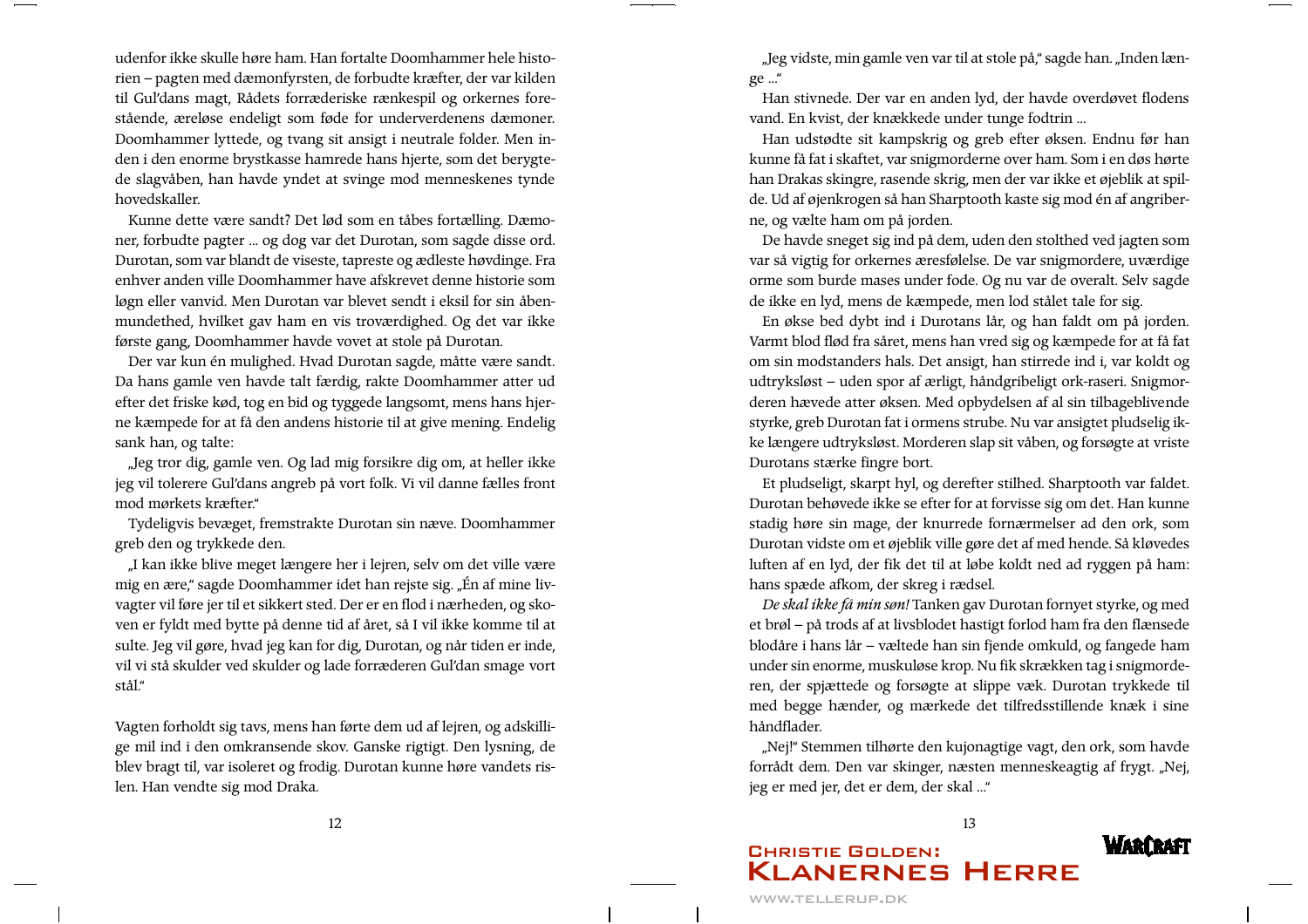Durotan kiggede op, og så en enorm angriber svinge et sværd, der næsten var større end ham selv, i en elegant, præcis bue. Doomhammers livvagt havde ikke en chance. Klingen skar let gennem forræderens hals, og Durotan kunne endnu se overraskelsen i vagtens ansigt, da det afhuggede hoved trillede forbi ham.

Han snurrede omkring for at forsvare sin mage, men det var for sent. Durotan skreg højt i sorg og raseri, da han så Drakas krop ligge tavs og stille i skovbunden, næsten hugget i småstykker i en voksende blodpøl. Hendes banemand stod bøjet over hende, og vendte nu sin opmærksomhed mod Durotan.

Almindeligvis ville Durotan snildt have kunnet stå mål med mindst tre af disse kryb. Men nu, hårdt såret og våbenløs som han var, vidste han, at hans tid var kommet. Han forsøgte ikke at forsvare sig. I stedet rakte han instinktivt ud efter den grædende tøjbylt ...

... og stirrede dumt på sin maltrakterede skulder, og på det springvand af blod, der stod fra den. Hans bevægelser blev langsommere, og før han nåede at reagere, lå også hans venstre arm på jorden ved siden af den højre. Krybene havde ikke engang tænkt sig at lade ham holde om sin søn en sidste gang.

Det sårede ben kunne ikke længere holde ham oprejst. Durotan faldt forover, og landede med ansigtet en håndsbredde fra barnets. Hans mægtige krigerhjerte brast ved det udtryk af altopslugende forvirring og rædsel, han så i den lilles øjne.

"Tag ... barnet," sagde han hæst, og blev overrasket over, at han stadig kunne tale.

Snigmorderen lænede sig fremad, så Durotan kunne se ham, og spyttede sit offer i ansigtet. Et øjeblik frygtede Durotan, at han ville spidde barnet nu og hér, for øjnene af ham.

"Vi lader ungen ligge til skovens skabninger," snerrede morderen. "Måske kan du få lov at se på, mens de flår ham."

Og så var de forsvundet, så stille som de var kommet.

Durotan blinkede med øjnene, svimmel og desorienteret, mens blodet pumpede ud af hans krop i stride strømme. Han forsøgte igen at bevæge sig, og opgav. Det eneste, han kunne, var at stirre med svigtende øjne på dette billede af sin søn, hvis lille brystkasse gik op og ned i takt med hans skrig, mens han viftede i luften med små, knyttede næver.

Draka ... min elskede ... min lille søn ... Det er min skyld. Jeg har bragt  $d$ ette over os  $\mathbb{R}$ 

Det yderste af hans synsfelt begyndte at blive gråt og sløret. Billedet af hans søn begyndte at forsvinde. Det eneste, der trøstede Durotan, høvding af Frostwolf-klanen, idet hans liv ebbede ud, var visheden om, at han ville dø snart, og ikke være nødt til at se sin søn blive ædt levende af sultne rovdyr.

"Ved Lyset, sikken et spektakel!" Tammis Foxton, toogtyve vintre gammel, rynkede på næsen ad den skingre hylen, som gav genlyd gennem skoven. "Vi kan lige så godt vende om, hr. løjtnant. Den larm har sikkert skræmt alle dyr heromkring godt og grundigt væk."

Løjtnant Aedelas Blackmoore grinede dovent til sin tjener.

"Har jeg ikke lært dig noget som helst, Tammis?" sagde han drævende. "Det handler ikke kun om aftensmad. Det handler lige så meget om at komme væk fra den forbandede fæstning. Støj eller ej." Han stak hånden i sadeltasken. Flasken var glat og kølig mod hans hud.

"Jagtkoppen, herre?" Tammis var faktisk særdeles lærenem. Fastgjort til hans sadel var en kop formet som et dragehoved. Han rakte den over mod ridderen. Den havde ikke nogen flade at stå på, og var således fremstillet specielt med jagtture for øje. Blackmoore afslog med en håndbevægelse.

"Ingen grund til at overdrive." Han trak korkproppen ud med tænderne, og holdt den i den ene hånd, mens han med den anden satte flasken for munden.

Ah, i sandhed et sødt og godt bryg. Væsken brændte lifligt på vej ned i hans mave, og han satte proppen på plads og lagde flasken om i sadeltasken. Han ignorerede Tammis' bekymrede blik. Hvad havde en tjener at bestille med, hvor meget hans herre drak?

På slagmarken havde den ene ork efter den anden bukket under for hans sværd, og som følge heraf var Aedelas Blackmoore hurtigt steget i graderne. Hans overordnede tiltænkte ham stort mod og færdighed. Blackmoore kunne godt have fortalt dem, at den form for mod kunne fås på flaske, men han så nu ikke rigtig nogen grund til det.

Hans omdømme gjorde det heller ikke ligefrem sværere for ham at få fat på kvinder. Det samme kunne siges om hans udseende: Høj og

15

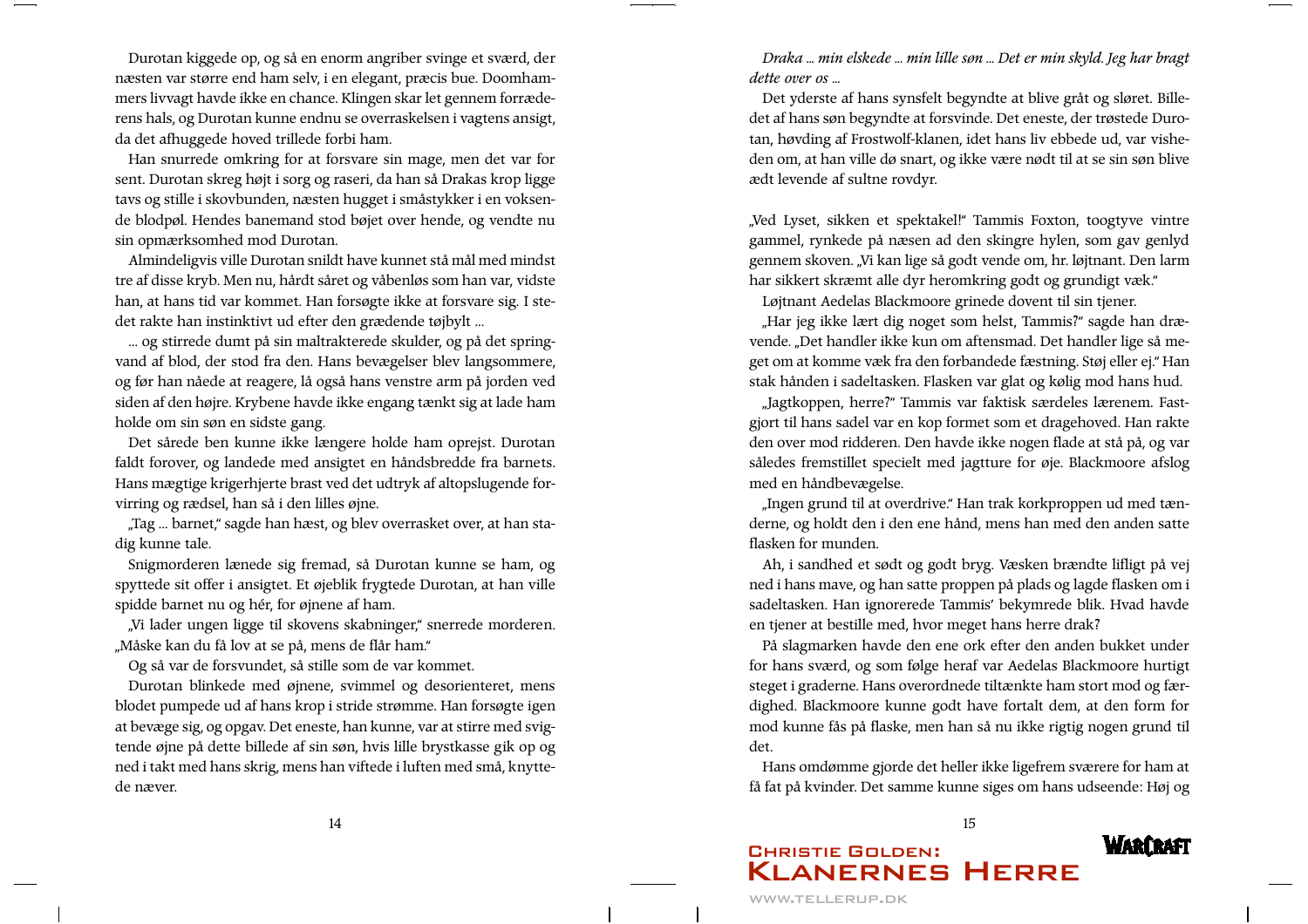smuk var han, med sort, skulderlangt hår, stålblå øjne, og veltrimmet skæg. Det fuldendte billede på en helt. Kvinderne var måske en smule nedtrykte, men klogere på livet, når de forlod hans sengeleje – og det betød intet for ham. Ikke sjældent havde de også en skramme eller to. Lige meget. Der var altid flere, hvor de kom fra.

Den øredøvende hylen var begyndt at irritere ham. "Det bliver ved," knurrede han.

"Måske er det et såret dyr, herre, ude af stand til at slippe bort," sagde Tammis.

"Så lad os finde det, og gøre en ende på dets lidelser," svarede Blackmoore. Han jog hælene i siden på Nightsong, en slank vallak, sort som navnet antydede. Blackmoore lagde mere kraft i end det egentlig var nødvendigt, og hesten satte i galop i retning af den helvedesagtige lyd.

Så pludseligt stoppede Nightsong, at Blackmoore, som ellers var blandt de bedste ryttere, var tæt på at fortsætte hen over dyrets hoved. Han bandede indædt, og slog dyret på flanken, men tav da han så, hvad der havde fået Nightsong til at stoppe op.

"Velsignede Lys," sagde Tammis, idet hans grå pony kom op på siden af Blackmoores sorte ganger. "Sikken en redelighed."

Tre orker og en kæmpestor, hvid ulv lå udstrakte i skovbunden. Blackmoore formodede, at de ikke havde været døde længe. Blodet var størknet, men der var endnu ingen tegn på forrådnelse. To hanner og en hun. Ulvens køn var vel underordnet. Fordømte orker. Det ville spare ham og andre mennesker en del besvær, hvis de grønhudede barbarer var begyndt at bekæmpe hinanden.

Noget bevægede sig, og Blackmoore så, hvad det var, der havde skreget så voldsomt op. Det var det grimmeste, han nogensinde havde set ... et ork-barn, indhyllet i noget, der øjensynligt skulle gøre det ud for et svøb. Uden at tage blikket væk, svingede han sig af sadlen og gik hen til det lille utyske.

"Forsigtig, herre!" bjæffede Tammis. "Måske bider den!"

"Jeg har aldrig set en af deres unger før," sagde Blackmoore. Han puffede til den med spidsen af sin støvle. Dens ækle, lille ansigt fordrejedes endnu mere, og den fortsatte med at vræle.

Selv om han allerede havde gjort kål på dagens første flaske mjød, og var godt i gang med den anden, var Blackmoore stadig ganske klar i hovedet. Nu begyndte en idé at tage form i hans sind. Han lod hånt om Tammis' bekymrede advarsler, og bøjede sig og samlede den grimme, lille skabning op, idet han svøbte de farvede laser tæt omkring den. Skrigeriet stoppede næsten øjeblikkelig. Små, blågrå øjne så ind i hans.

"Interessant," sagde Blackmoore. "De har blå øjne, når de er små, ligesom os." Snart, tænkte han, ville også disse øjne blive sorte og griseagtige, eller røde, og de ville lyse af morderisk had ved synet af et menneske.

Medmindre ...

I mange år havde Blackmoore kæmpet for at nyde den samme agtelse som andre mænd af tilsvarende byrd og rang. Mærket af sin faders forræderi, havde han gjort alt, hvad han kunne, for at vinde magt og anseelse. Mange så stadig skævt til ham; "Forræderyngel," blev der hvisket, når man troede ham udenfor hørevidde. Nu ville den dag måske omsider komme, hvor han ikke længere ville behøve at lytte til den slags smædefulde tale.

"Tammis," sagde han tankefuldt, mens han stirrede ind i den lille orks bløde, blå øjne, "ved du, at du har den ære at tjene en umådeligt vis mand?"

"Naturligvis, herre." Tammis svarede, som det forventedes af ham. "Må jeg tillade mig at spørge, hvorfor det i særlig høj grad er tilfældet lige nu?"

Ridderen så op på sin tjener, der endnu var til hest, og sagde med et bredt grin: "Fordi Aedelas Blackmoore i sine hænder holder en skat, der vil bringe ham berømmelse, rigdom og, vigtigst af alt, magt."

## **WoWZONEDK WARCRAFI CHRISTIE GOLDEN: KLANERNES HERRE**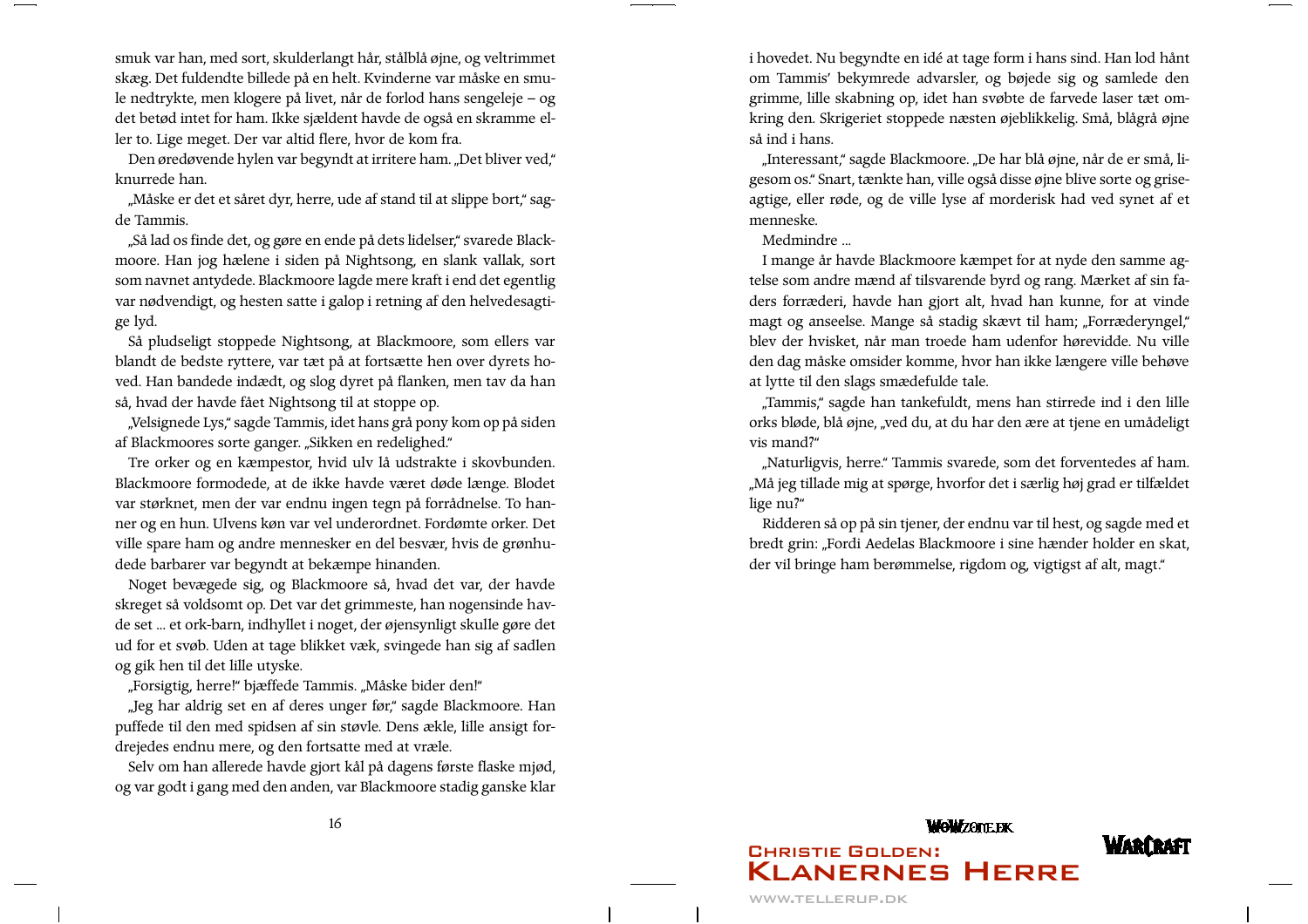

Tammis Foxton befandt sig i en tilstand af stærk ophidselse, en direkte og uundgåelig følge af det faktum, at hans herre var forfærdelig misfornøjet. Mens de havde bragt ork-ungen hjem til fortet, havde Blackmoore været næsten som han var på slagmarken: spændt, årvågen og fokuseret.

Truslen fra orkerne syntes mindre og mindre for hver dag, der gik, og mændene, som var vant til spændingen ved de næsten daglige træfninger, var begyndt at kede sig. De på forhånd arrangerede dueller var blevet endog meget populære, en kærkommen lejlighed for soldaterne til at komme af med lidt af deres opsparede kampiver. For slet ikke at tale om en mulighed for at tjene lidt penge.

Denne ork ville vokse op under menneskers skarpe opsyn. Med sit eget folks hurtighed og styrke, og med den viden og kløgt, som Blackmoore kunne give ham, ville han være aldeles uovervindelig i fremtidige væddekampe.

Men den lille, ækle tingest nægtede at tage føde til sig, og var blevet mere og mere bleg og tavs. Ingen sagde det højt, men alle vidste det utysket var døende.

Blackmoore var rasende. Ved en enkelt lejlighed havde han endog tvunget skabningens mund åben, og forsøgt at proppe finthakkede kødstykker ned i halsen på den. Det eneste, han fik ud af det, var næsten at kvæle orken, som han kaldte 'Thrall', og da Thrall spyttede kødet ud igen, havde Blackmoore simpelthen ladet ham falde til jorden, og var marcheret bandende og svovlende ud af stalden, hvor den lille ork havde sit midlertidige bo.

Nu omgik Tammis sin herre med den største forsigtighed, og valgte sine ord så omhyggeligt som muligt. På trods heraf, var det mere reglen end undtagelsen, at han måtte dukke sig for en flyvende flaske, når han forlod Blackmoore.

Tammis' hustru Clannia, en køkkenhjælperske med lyst hår og æblerøde kinder, satte en tallerken foran ham og masserede hans spændte nakkemuskler, mens han satte sig ned for at spise. Den tykke, højtråbende kok, der havde ansvaret for driften af køkkenet, var fromheden selv i sammenligning med Blackmoore.

"Noget nyt?" spurgte Clannia håbefuldt. Hun satte sig besværligt ved siden af ham på den grove træbænk. Hun havde født for få uger siden, og hendes bevægelser var stadig en smule tøvende. Hun og deres ældste datter, Taretha, havde for længst spist. Pigebarnet, der sov med sin nyfødte bror i en lille seng ved ildstedet, var vågnet, da hendes far kom ind, uden at hendes forældre havde opdaget det. Nu sad hun op i sengen, med en nathue over sine lyse krøller, og lyttede årvågent til de voksnes samtale.

"Ikke noget godt," sagde Tammis tungt, mens han slubrede en skefuld halvstørknet kartoffelsuppe i sig. Han tyggede, sank, og fortsatte: "Orken er ved at dø. Den vil ikke spise noget af det, Blackmoore giver den."

Clannia sukkede, og rakte ud efter sit sytøj. Nålen skød frem og tilbage, mens en ny kjole til Taretha tog form. "Det er bedst sådan," sagde hun stille. "Den hører ikke hjemme i Durnholde, og Blackmoore burde vide bedre. Det er slemt nok, at vi skal høre på de store af dem, der skriger og brøler hele dagen. Jeg kan ikke vente til fangelejrene bliver lukket, og de ikke længere skal være Durnholdes problem." Hun gøs.

Taretha så til, tavs og med store øjne. Hun havde hørt hvisken i krogene om et ork-barn, men det var første gang, hun havde hørt sin mor og far tale om det. Hun tænkte, så det knagede. Orker var så store og uhyggelige, grønne og med skarpe tænder, og de snerrede og brølede. Selv havde hun kun set glimt af dem, men hun havde hørt alle de historier, der blev fortalt i Durnholde. Men en lille ork ville ikke være stor og uhyggelig. Hun skottede til sin sovende lillebror. Mens hun så på ham, åbnede Faralyn sin lille rosenknop af en mund, og bekendtgjorde sin sult med skinger gråd.

Med vante bevægelser rejste Clannia sig, lagde sit sytøj, afdækkede sit ene bryst, og tog barnet op, så han kunne spise.

#### WARFRAFI **CHRISTIE GOLDEN: KLANERNES HERRE**

18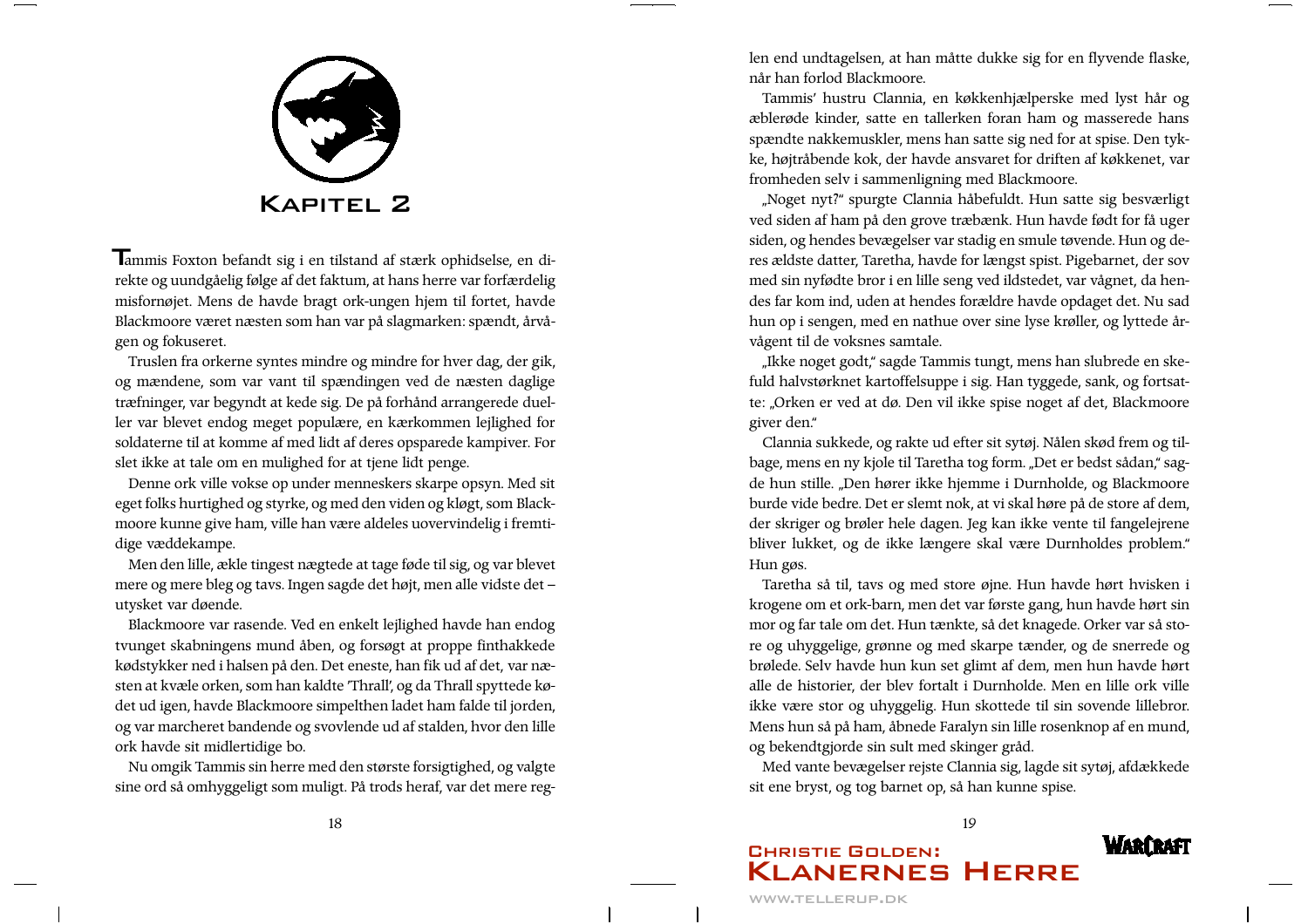"Taretha!" skældte hun. "Du burde sove."

"Det gjorde jeg også," sagde Taretha, idet hun hoppede ud af sengen og løb hen til sin far. "Jeg hørte far komme ind."

Tammis smilede træt og lod Taretha klatre op på sit skød. "Hun falder ikke i søvn, før Faralyn er færdig," sagde han til Clannia. "Lad mig sidde lidt med hende. Det er så sjældent, jeg ser noget til hende, og hun vokser jo så hurtigt som ukrudt."

Han nappede pigen blidt i kinden, og hun fnisede.

"Hvis orken dør, vil vi alle få kærligheden at føle," fortsatte han. Taretha rynkede panden. Løsningen var så selvfølgelig.

"Far," sagde hun, "hvis den er spæd, hvorfor prøver I så at få den til at spise kød?"

Begge de voksne stirrede forbløffet på hende. "Hvad skal det sige, du lille?" spurgte Tammis med hæs stemme.

Taretha pegede på sin bror ved Clannias bryst. "Spædbørn skal have mælk, ligesom Faralyn. Hvis den lille orks mor er død, kan hun ikke give den mælk."

Tammis fortsatte med at stirre en stund endnu. Så lyste hans trætte ansigt op i et smil. "Sandheden skal man høre fra børn," hviskede han, og knugede sin datter så hårdt, at hun begyndte at sprælle i protest.

"Tammis ..." Clannias stemme var anspændt.

"Kæreste," sagde Tammis. Han holdt om sin datter med den ene hånd og rakte over bordet til sin kone med den anden. "Tari har ret. Orkerne er vilde barbarer, men derfor ammer de vel alligevel deres børn. Vi må regne med at ork-barnet kun er et par måneder gammelt. Det er ikke så mærkeligt, at den endnu ikke kan spise kød. Den har jo ikke engang tænder." Han tav et øjeblik, men Clannia blev hvid i ansigtet, som om hun vidste, hvad han ville sige.

"Det kan du ikke mene ... du kan ikke bede mig om at ..."

"Tænk på vores familie!" udbrød Tammis. "Jeg har tjent under Blackmoore i ti år, og aldrig har jeg set ham være så spændt. Hvis den ork overlever, og det er vores fortjeneste, vil vi aldrig mere mangle noget!"

"Det ... det kan jeg ikke," fremstammede Clannia.

"Kan ikke hvad?" spurgte Taretha. De ignorerede hende begge. "Jeg beder dig," sagde Tammis. "Det er kun for en kort tid." "De er uhyrer, Tam!" græd Clannia. "Uhyrer, og du ... du vil have mig til at ... Hun gemte sit ansigt i hænderne og hulkede. Spædbarnet fortsatte uforstyrret med at spise.

"Far, hvorfor græder mor?" spurgte Taretha nervøst.

"Jeg græder ikke," sagde Clannia med ulden stemme. Hun tørrede tårerne bort fra ansigtet, og fremtvang et smil. "Ser du, min kære? Alt er i orden."

Hun så på Tammis og sank en klump. "Din far har bare noget jeg skal gøre for ham, det er det hele."

Da Aedelas Blackmoore hørte at hans tjeners hustru havde indvilliget i at være ork-barnets amme, blev familien Foxton overdænget med gaver. De fineste stoffer, kerter af bivoks, friske frugter og kød af den bedste slags - det hele blev med jævne mellemrum afleveret på dørtrinnet til det kammer, der var familiens hjem. Kammeret blev snart skiftet ud med et andet, og så med endnu finere gemakker. Tammis Foxton fik sin egen hest, en prægtig hoppe med navnet Ladyfire. Clannia, som nu blev kaldt fru Foxton, tjente ikke længere i køkkenet, men kunne nu bruge al sin tid sammen med sine børn, når hun da ikke lånte sine ydelser til dét, Blackmoore kaldte sit »særlige forehavende«. Taretha bar udsøgte klæder, og fik endda sin egen huslærer, en forvirret, men venlig mand ved navn Jaramin Skisson, som skulle lære hende at læse og skrive som en fin frøken.

Men hun måtte aldrig tale om den lille skabning, der boede i deres hjem hele det næste år, og som, da feberen tog Faralyn fra dem, blev det eneste spædbarn i den Foxtonske husholdning. Da Thrall havde lært at spise et utiltalende rørsammen af blod, grød og komælk ved egen hjælp, kom tre bevæbnede vagter og vristede ham ud af Tarethas favn. Hun græd og protesterede, og hendes bønner blev besvaret med et hårdt slag over ansigtet.

Hendes far holdt om hende, trøstede hende, og kyssede det røde håndaftryk, der kom til syne på hendes blege kind. Efter en tid tav hun, og som det lydige barn hun var, indvilligede hun i aldrig mere at tale om Thrall.

Men i sit stille sind svor hun aldrig at glemme det sære væsen, der havde været næsten som en lillebror for hende.

Aldrig.

#### **WARCRAFI CHRISTIE GOLDEN: KLANERNES HERRE**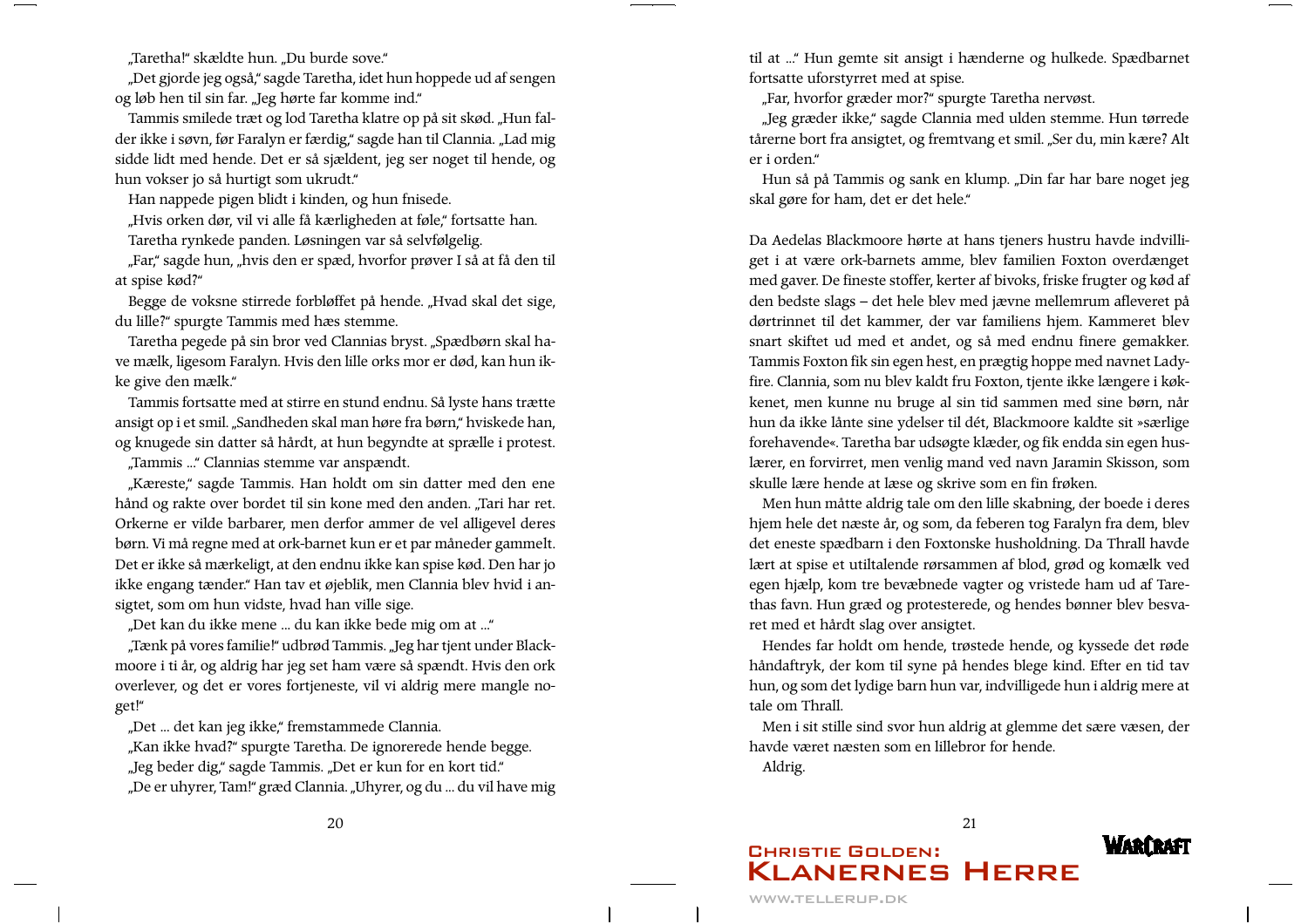"Nej, nej. Sådan her." Jaramin Skisson trådte hen ved siden af sin elev. "Hold den således, med dine fingre her ... og her. Se, det var bedre. Gør så denne bevægelse ... som en slange."

"Hvad er en slange?" spurgte Thrall. Han var kun seks år gammel, men var allerede næsten lige så stor som sin lærer. Hans kraftige, klodsede hænder havde ikke let ved at manøvrere griflen, og lertavlen smuttede fra ham igen og igen. Men han var stædig, og var fast besluttet på at mestre dette bogstav, som Jaramin kaldte et »S«.

Jaramin blinkede med øjnene bag de store briller. "Åh, naturligvis," sagde han, mere til sig selv end til Thrall. "En slange er et krybdyr uden ben og fødder. Den ser ud som dette bogstav."

Thralls ansigt lyste op. "Ligesom en orm," sagde han. Han var ofte stødt på de små godbidder, der fra tid til anden forvildede sig ind i hans celle.

"Ja, den er ikke uden lighed med en orm. Prøv nu igen, uden min hjælp denne gang." Thrall stak tungen ud af mundvigen i dyb koncentration. Noget kom til syne på lertavlen under Thralls rystende hånd. Det havde umiskendeligt form som et S. Han rakte stolt tavlen frem mod Jaramin.

"Udmærket, Thrall! Måske er det tid til, at vi begynder at lære dig tallene," sagde læreren.

"Men først er det tid til at lære at slås, ikke, Thrall?" Thrall så op. I døråbningen knejsede en slank, muskuløs skikkelse - hans herre, ridder Blackmoore. Skikkelsen trådte indenfor. Thrall hørte slåen glide på plads på den anden side af døren. Han havde aldrig forsøgt at flygte, men vagterne syntes altid beredte på, at det kunne ske hvert øjeblik.

Thrall lagde sig udstrakt på gulvet, som Blackmoore havde lært ham at han skulle. Et blidt klap på hovedet var tegn til at han havde tilladelse til at rejse sig. Han kom vaklende på benene, og følte sig pludselig endnu større og mere klodset end sædvanligt. Han så afventende ned på Blackmoores støvlesnuder.

"Gør han fremskridt?" spurgte Blackmoore, henvendt til Jaramin, som om Thrall slet ikke var til stede.

"I høj grad. Jeg var faktisk ikke klar over, at orker besidder en sådan kløgt, men ..."

"Det gode hoved har han ikke, fordi han er en ork," snappede Black-

moore. Thrall veg tilbage. "Det er vi mennesker, der har givet ham det. Glem ikke dét, Jaramin. Og du ... "Støvlesnuderne flyttede sig lidt, og pegede nu hen mod Thrall "... du skal heller ikke vove på at glemme det."

Thrall rystede voldsomt på hovedet.

"Se på mig, Thrall."

Thrall tøvede, og hævede så blikket. Blackmoore stirrede fast ind i hans små, blå øjne. "Ved du, hvad dit navn betyder?"

"Nej, herre." Selv i Thralls egne ører lød hans stemme dyb og ru, sammenlignet med de klare, melodiøse menneskerøster.

"Det betyder slave. Det betyder, at du tilhører mig." Blackmoore trådte et skridt fremad, og prikkede Thrall i brystet med en hård pegefinger. "Det betyder, at jeg ejer dig. Forstår du dét?"

Et kort øjeblik var Thrall for chokeret til at svare. Var det dét, hans navn betød? Men det lød så fint, når menneskene sagde det. Han havde altid tænkt, at det måtte være et godt og værdigt navn.

Blackmoores behandskede hånd røg op, og ramte Thrall hårdt over kinden. Selv om ridderen havde lagt kræfterne i, var Thralls hud så tyk og sej, at orken knap nok mærkede det. Og alligevel fik slaget det til at gøre ondt inden i. Hans herre havde slået ham! En stor, grøn hånd med kortklippede, sorte fingernegle kom langsomt op og rørte forsigtigt ved den sårede kind.

"Du har at svare, når du bliver tiltalt," gøede Blackmoore. "Forstår du, hvad jeg siger?"

"Javel, Mester Blackmoore," svarede Thrall, hans dybe stemme var knapt hørlig.

"Glimrende." Musklerne i Blackmoores vrede ansigt slappedes, og han smilede bifaldende. Hans tænder så meget hvide ud, indrammet af mandens sorte skæg.

Med ét var alt godt igen. Lettelsen skyllede gennem Thrall. Han trak mundvigene opad og krøllede læberne tilbage, og gjorde sit bedste for at følge Blackmoores eksempel.

"Lad være med dét, Thrall," sagde Blackmoore. "Det gør dig bare endnu grimmere at se på."

"Hr. løjtnant," sagde Jaramin stille, "han efterligner jo bare Jeres smil."

"Det skulle han tage at lade være med. Mennesker smiler. Det gør

23

**WARCRAFT CHRISTIE GOLDEN: KLANERNES HERRE** 

22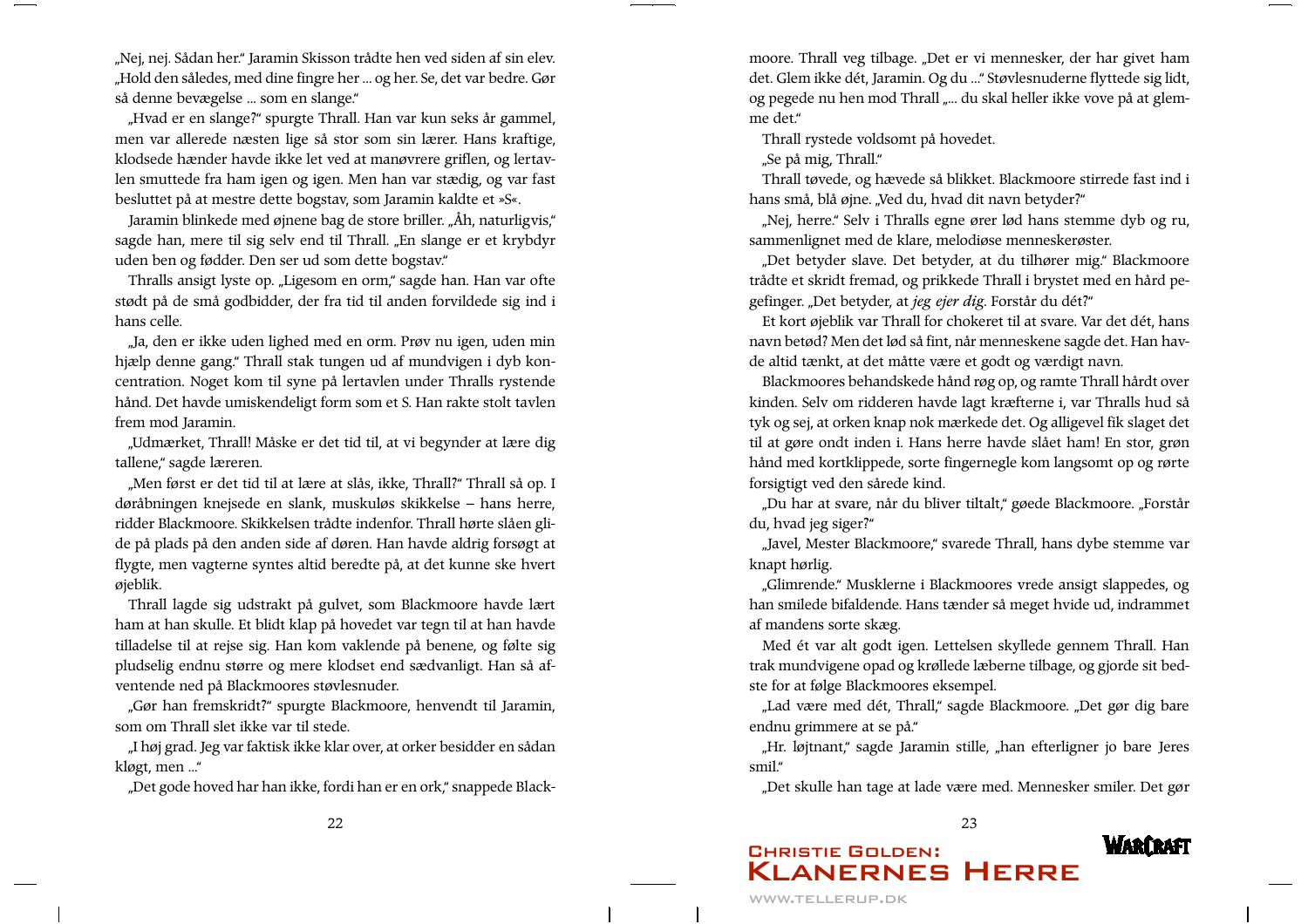orker ikke. Du sagde, at han gør fremskridt i undervisningen, ikke? Kan han læse og skrive?"

"Han læser på temmelig højt niveau. Hvad skrivningen angår, så véd han hvordan, men nogle bogstaver, med de dér tykke fingre, er svære for ham at have med at gøre."

"Glimrende," sagde Blackmoore igen. "Så har vi ikke længere brug for dine ydelser."

Thrall trak vejret dybt ind, og så over på Jaramin. Den ældre mand så ud til at være lige så overrasket som han selv.

"Han har endnu meget at lære," fremstammede Jaramin. "Han kender ikke til matematik, historie, billedkunst ..."

"Han har ikke brug for kundskaber i historie, og jeg selv kan lære ham, hvad han skal vide om tal. Og hvad skal en slave med kunst, om jeg må spørge? Jeg tror såmænd, du ville anse det for rent tidsspilde, mon ikke, Thrall?"

Thrall mindedes dengang Jaramin havde haft en lille statue med i cellen, og fortalt ham hvordan den var blevet udskåret, og de havde talt om hvordan hans svøb, med de engang så stærke blå-og-hvide farver, kunne være fremstillet.

Dét, havde Jaramin sagt, var »kunst«, og Thrall havde været ivrig efter at lære mere om, hvordan man lavede så smukke ting.

"Som min herre ønsker, således ønsker Thrall," sagde han lydigt, på trods af de følelser, der rumsterede i ham.

"Så sandt. Du har ikke brug for den slags viden, Thrall. Du skal lære at kæmpe." Med en hengivenhed, der var usædvanlig for ham, lagde Blackmoore sin hånd på Thralls enorme skulder. Thrall veg tilbage, og stirrede på sin herre.

"Jeg ønskede, at du skulle lære at læse og skrive, fordi det kan give dig en fordel frem for din modstander. Jeg skal sørge for, at du bliver kyndig med ethvert våben, jeg nogensinde har set. Jeg skal lære dig om taktik, Thrall, og om at bruge list. Du vil blive berømt. Tusinder vil tilråbe dig, når du går i ringen. Hvad siger du til dét?"

Thrall så på Jaramin, som vendte sig om og samlede sine ting sammen. På en sær måde smertede det ham at se griflen og lertavlen forsvinde ned i Jaramins vadsæk. Idet han kastede et hurtigt blik over skulderen, trådte den ældre mand hen til døren, og bankede på den. Han smuttede ud, og døren blev lukket og låst.

Blackmoore afventede Thralls svar. Thrall lærte hurtigt, og havde ikke lyst til at blive slået igen, fordi han var for langsom til at svare. Han tvang sig selv til at lyde troværdig, og sagde så til ridderen, "Jeg er glad for, at min herre ønsker, at jeg skal følge denne vej."

For første gang, så langt tilbage han kunne huske, var orken Thrall udenfor sin celle. Han så sig forbløffet omkring, mens han, med to vagter foran, to bagved, og fulgt af Blackmoore, begav sig gennem de lange korridorer. De gik op ad en trappe, så videre, og ned ad en vindeltrappe, der var så smal, at Thrall følte det som om væggene pressede sig ind mod ham.

Forude var et lys så skarpt, at det fik Thrall til at blinke med øjnene. De bevægede sig hen imod lyset, og han blev grebet af frygt for det ukendte derude. Da vagterne foran ham forsvandt derud, stivnede Thrall. Jorden foran ham var gul og brun, i stedet for stengulvets velkendte grå. Der var sorte ting på jorden, de lignede vagterne, og efterlignede dem i deres mindste bevægelser.

"Hvad er der på færde?" sagde Blackmoore brysk. "Ud med dig. Der er andre herinde som ville give deres højre arm for en gåtur i sollyset."

Thrall kendte godt ordet. »Sollys« var det, der sivede ind gennem de små bitte sprækker rundt omkring i cellen. Men her var så meget af det! Og hvad med de sorte ting på jorden? Hvad var de for nogle?

Thrall pegede på de sorte ting, der var formet som mennesker, og skammede sig, da vagterne alle begyndte at le så tårerne trillede. Blackmoore blev rød i hovedet.

"Dit fjols," sagde han, "det er jo bare … ved Lyset, har jeg fået fat på en ork, der er bange for sin egen skygge?" Han gjorde tegn, og en af vagterne stak Thrall i ryggen med sit spyd. Det gjorde ondt, selv om Thralls tykke hud beskyttede ham mod spydspidsen, og han stavrede fremad.

Hans øjne brændte, så han måtte løfte hænderne for at beskytte dem. Og alligevel føltes den pludselige varme fra »sollyset« rar, da den lagde sig over hans hoved og ryg. Langsomt sænkede han armene og blinkede, mens hans øjne vænnede sig til lyset.

En enorm, grøn tingest tårnede sig op foran ham. Instinktivt rettede han sig op i sin fulde højde og brølede ad den.

### **WARCRAFT CHRISTIE GOLDEN: KLANERNES HERRE**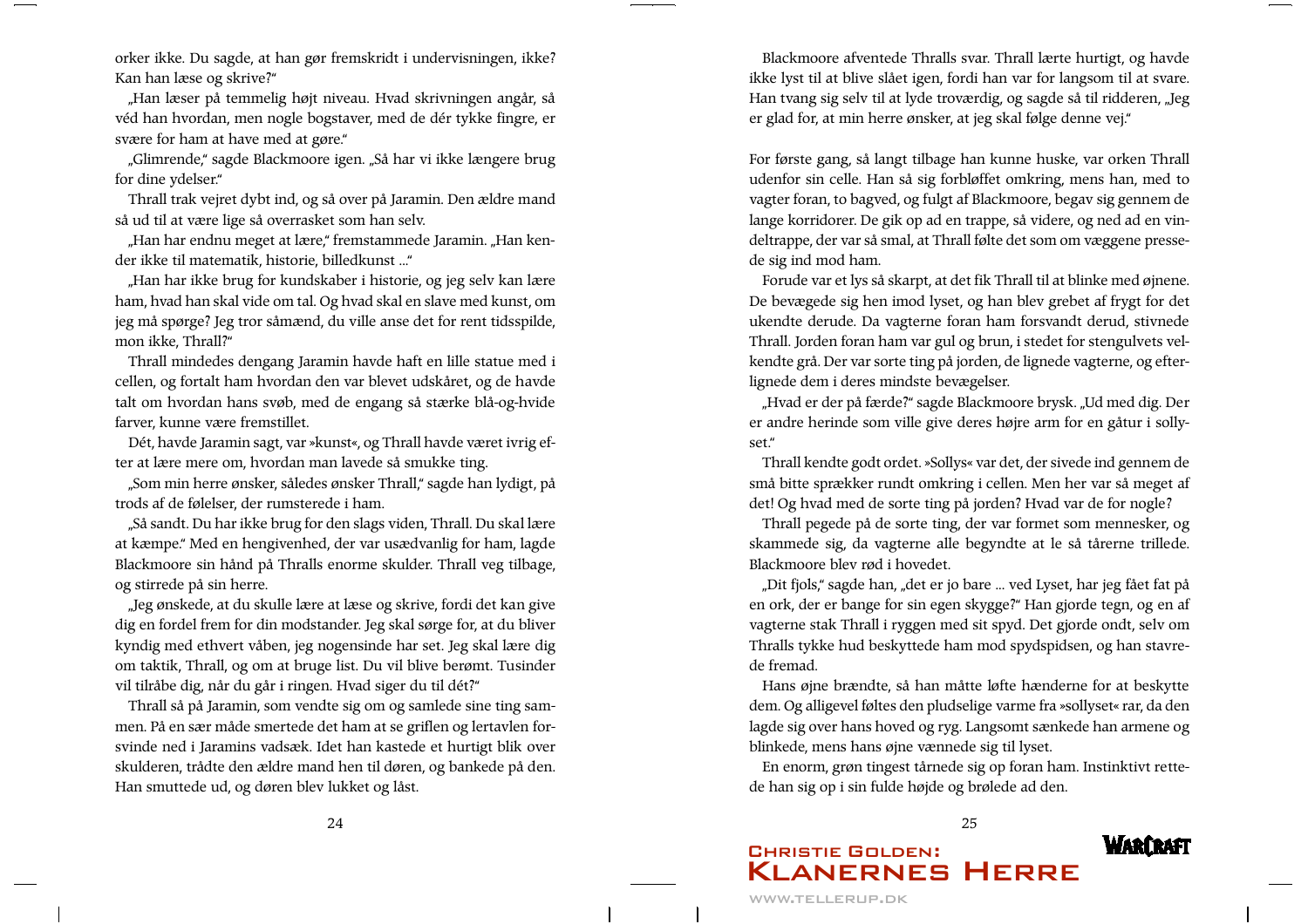Vagterne brød igen ud i latter, men denne gang nikkede Blackmoore anerkendende.

"Det er en dukke," sagde han. "En udstoppet bunke sækkelærred og et par stænk grøn maling. Det skal forestille en trold."

Igen jog ydmygelsen gennem Thrall. Ved nærmere eftersyn kunne han udmærket se, at tingesten ikke var levende. Den havde halmstrå i stedet for hår, og han kunne se syningerne, der holdt den sammen.

"Ser en trold virkelig sådan ud?" spurgte han.

Blackmoore klukkede. "Ligheden er ikke slående. Den er beregnet til træning, ikke til at se på."

Han strakte hånden frem, og en af vagterne rakte ham noget. "Det her er et træsværd," forklarede Blackmoore. "Et sværd er et våben, og når vi træner, bruger vi træsværd. Når du har gjort dig fortjent til det, får du lov at bruge et rigtigt ét."

Blackmoore tog fat om sværdskæftet med begge hænder. Han rettede sig op, og sprang så frem mod træningstrolden. Tre gange ramte han den, i hovedet, på kroppen og i sværdarmen, tilsyneladende i én og samme, glidende bevægelse. Han trak kun vejret en lille smule hurtigere, da han vendte sig og spankulerede tilbage mod de andre. "Prøv du," sagde han.

Thrall rakte ud efter våbnet. Hans tykke fingre lukkede sig om skæftet. Det passede meget bedre til hans hånd, end griflen havde gjort. Det føltes også bedre, næsten bekendt. Han vejede træsværdet i hånden, og forsøgte at holde det som Blackmoore havde gjort.

"Udmærket," sagde Blackmoore. Henvendt til en af vagterne sagde han: "Se dér, hvad giver du? Jeg sagde jo han var et naturtalent. Og nu, Thrall ... angrib!"

Thrall hvirvlede rundt og fik front mod trolden. For første gang i sit liv, føltes det som om hans krop adlød ham. Han hævede sværdet og mærkede overrasket, hvordan et brøl trængte sig frem fra hans hals. Hans ben begyndte at arbejde næsten af sig selv, og sendte ham lynhurtigt og sikkert fremad mod den kunstige modstander. Han hævede sværdet endnu højere - åh, hvor var det nemt - og førte det nedad, i en glidende bue, mod troldens overkrop.

Der lød en forfærdelig knasen, og trolden blev kastet gennem luften. Thrall blev pludselig bange for, at han havde gjort noget helt galt, hans ynde forvandledes til klodsethed, og han snublede over sine egne ben. Han faldt tungt om i støvet, og mærkede træsværdet knække under sin vægt.

Thrall kom hurtigt på benene, og lagde sig så udstrakt på jorden i den vante positur, sikker på at han ville blive straffet hårdt. Han havde ødelagt troldedukken og knækket træsværdet. Hvor var han dog stor og klodset ...!

Høje jubelråb fyldte luften. Udover Jaramin, de tavse vagter og de lejlighedsvise besøg fra Blackmoore, havde Thrall ikke haft meget at gøre med mennesker. Han var bestemt ikke sikker på, hvordan man tydede nuancerne i deres ordløse udbrud, men han havde en fornemmelse af, at disse lyde ikke var udtryk for vrede. Han så forsigtigt op.

Blackmoore var ét stort smil, og det samme var vagterne. Én af dem førte håndfladerne sammen igen og igen, og frembragte en høj, klaskende lyd. Da hans blik mødte Thralls, smilede Blackmoore endnu bredere.

"Sagde jeg ikke nok, at han ville overgå alle forventninger?" råbte han. "Godt gjort, Thrall! Godt gjort!"

Thrall blinkede usikkert. "Så ... så var det ikke forkert, hvad jeg gjorde?" spurgte han. "Trolden og sværdet ... jeg ødelagde dem jo."

"Det tør siges! Første gang du svinger et sværd, og så ryger trolden tværs over gårdspladsen!" Blackmoore fik lidt af sin kådhed under kontrol, og lagde venligt armen om den unge ork. Thralls muskler spændtes, men så slappede han af.

"Lad os sige, at du var i gladiatorringen," sagde Blackmoore. "Lad os sige, at det var en ægte trold og et ægte sværd. Og lad os sige, at første gang du ramte ham, sendte du ham flyvende gennem luften. Kan du ikke se, hvor godt det er, Thrall?"

Det gik orken ud fra, at han kunne. Hans store læber var nær ved at skilles i et smil, men han stod imod. Blackmoore havde aldrig været så tilfreds med ham, eller så venlig mod ham før, og Thrall ville for enhver pris ikke spolere det.

Blackmoore gav Thralls skulder et klem, og vendte så tilbage til sine mænd. "Du dér!" råbte han til en vagt. "Få den trold sat på plads igen, og sørg for den sidder fast nok til at stå imod min Thralls mageløse styrke! Du dér, skaf et nyt træsværd. Ved alle djævle, skaf mig fem af dem. Thrall skal nok få knækket dem alle sammen!"

27

### **WARCRAFI CHRISTIE GOLDEN: KLANERNES HERRE**